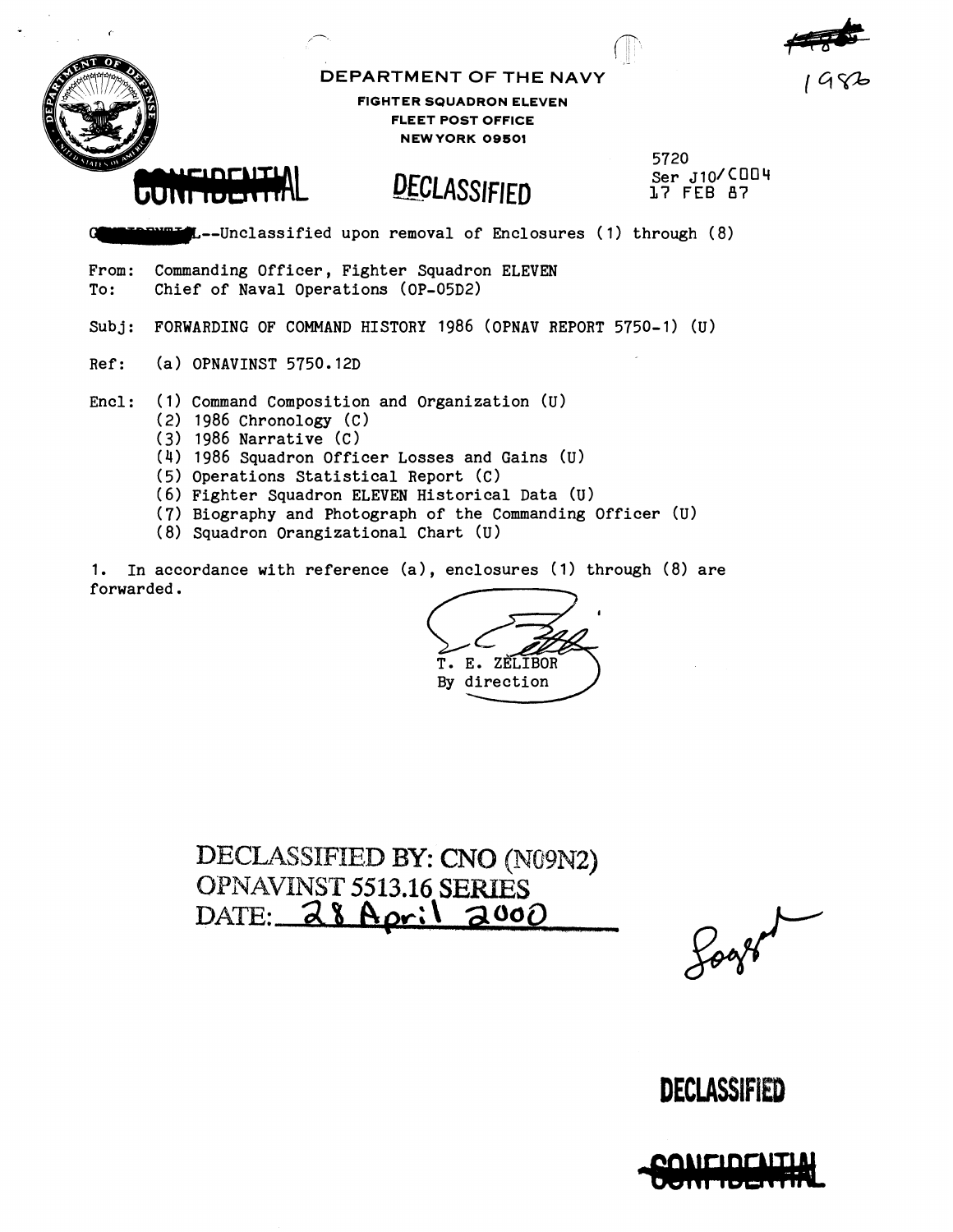#### COMMAND COMPOSITION AND ORGANIZATION

1. Mission: To intercept and destroy enemy aircraft in all weather conditions in order to establish and maintain local air superiority; in addition, have the capability of conducting air to surface attack operations with conventional weapons.

2. Organizational Structure:

a. Immediate Senior Command - Carrier Air Group SIX (Operational) - Fighter Wing ONE (Administrative while ashore).

- **3.** Commanding Officer: Commander Michael D. Robinson, USN
- 4. Home Port: Based ashore Naval Air Station Oceana, Virginia

5. Aircraft assigned: Ten F-14A aircraft, AE 100, 101, 102, 103, 104, 105, 106, 107, 110, 111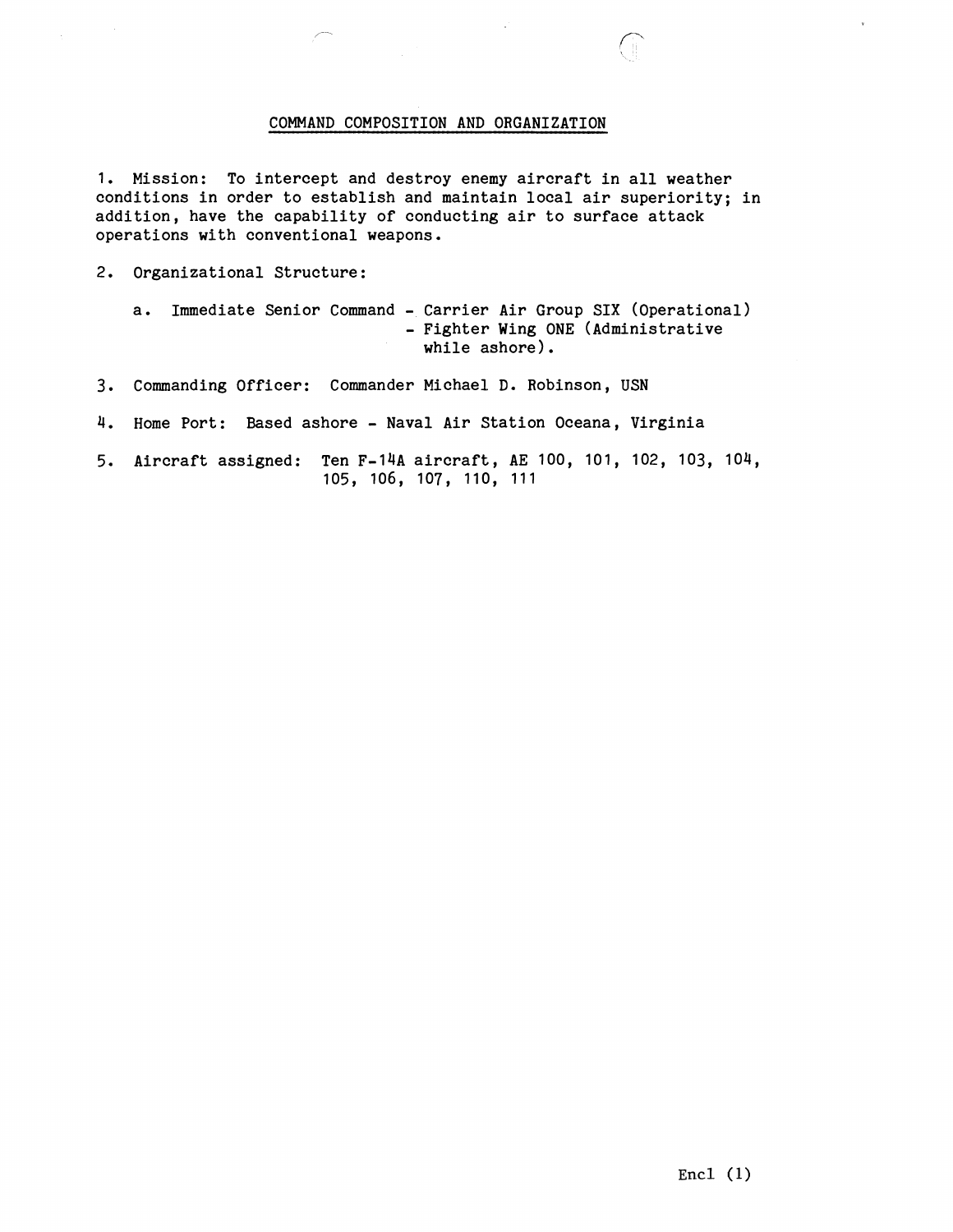# **DECLASSIFIED**

 $\begin{pmatrix} 1 & 1 \\ 1 & 1 \end{pmatrix}$ 

### **CHRONOLOGY**

1. (c) Schedule of Events

| $01-05$ JAN                                                    |             | Aircrew Training, NAS Oceana                         |              |
|----------------------------------------------------------------|-------------|------------------------------------------------------|--------------|
| 06 JAN                                                         |             | Safety Standdown, NAS Oceana                         |              |
| 07-09 JAN                                                      | SEABAT 2-86 |                                                      |              |
| 10 JAN                                                         |             | Aircrew Training, NAS Oceana                         |              |
| 11 JAN                                                         |             | CQ USS FORRRESTAL (CV-59)                            |              |
| 12 JAN                                                         |             | Aircrew Training, USS FORRESTAL (CV-59)              |              |
| $13 - 14$ JAN                                                  |             | Services USS FORRESTAL (CV-59)                       |              |
|                                                                |             | 15 JAN-05 FEB Aircrew Training, NAS Oceana           |              |
| 06 FEB                                                         |             | KC-135 Day/Night Tanking, VACAPES                    |              |
| 07-10 FEB                                                      |             | Aircrew Training, NAS Oceana                         |              |
| 11-22 FEB                                                      |             | Embarked USS FORRESTAL (CV-59)                       |              |
| 23 FEB                                                         |             | Aircrew Training, NAS Oceana                         |              |
| 24-28 FEB                                                      |             | Fleet Air Superiority Training, NAS Oceana           |              |
| 01-06 MAR                                                      |             | Aircrew Training, NAS Oceana                         |              |
| 07-21 MAR                                                      |             | Embarked USS FORRESTAL (CV-59) PHASE A               |              |
| 22-27 MAR                                                      |             | Aircrew Training, NAS Oceana                         |              |
|                                                                |             | 28 MAR-27 APR Embarked USS FORRESTAL (CV-59) PHASE B |              |
|                                                                |             | 28 APR-05 MAY Aircrew Training, NAS Oceana           |              |
| 06 MAY-10 MAY                                                  |             | Forward Quarter Tactics Week vs VF-43, NAS Oceana    |              |
|                                                                |             | 11 MAY-01 JUN Aircrew Training, NAS Oceana           |              |
| 02 JUN                                                         |             | Squadron embarks onboard USS FORRESTAL (CV-59)       |              |
| 03-04 JUN                                                      |             | Fly aboard/CQ USS FORRESTAL (CV-59)                  |              |
| $05 - 10$ JUN                                                  | Translant   |                                                      | DECLASSIFIED |
| Classified by: OPNAVINST 5750.12D<br>Declassified on 28 FEB 93 |             |                                                      |              |

Encl (2)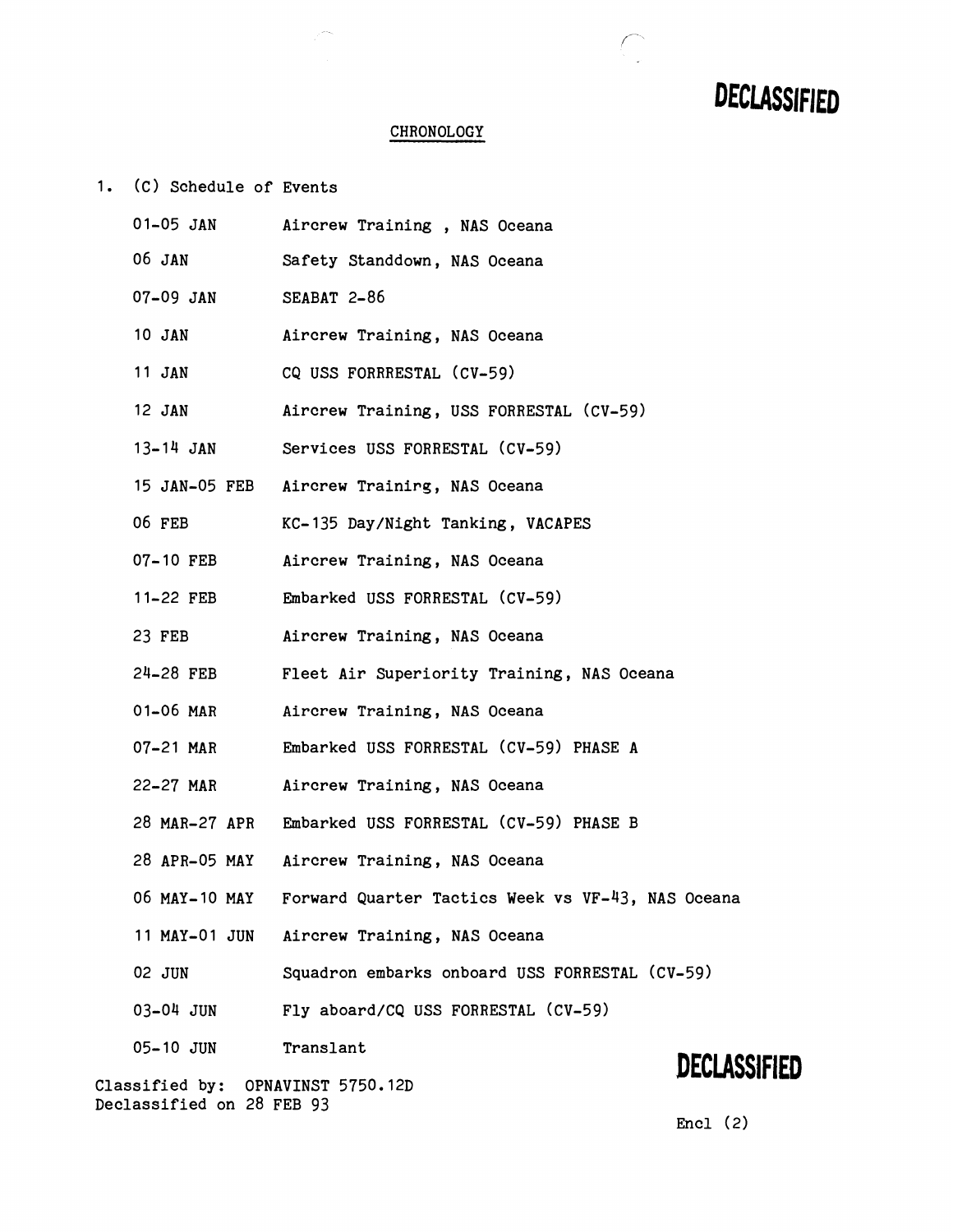| 11 JUN        | Inchop Mediterranean/6th Fleet   |
|---------------|----------------------------------|
| $12 - 19$ JUN | Flights OPS, Western MED         |
| 20-24 JUN     | Inport Naples, ITALY             |
| 25-29 JUN     | Flights OPS, Central MED         |
| 30 JUN-02 JUL | PARPRO Missions/Libyan FIR OPS   |
| 03 JUL        | Flight OPS, Central MED          |
| 04 JUL        | Steel Beach Picnic, CV-59        |
| 05 JUL        | PARPRO Missions/Libyan FIR OPS   |
| $06-08$ JUL   | Flight OPS, Western MED          |
| 09-16 JUL     | Inport Palma, Spain              |
| $17-23$ JUL   | Flight OPS, Western/Central MED  |
| 24 JUL-02 AUG | Inport Palermo, Italy            |
| 03-07 AUG     | Flight OPS, Northern MED         |
| 08-17 AUG     | Inport Cannes, France            |
| 18-19 AUG     | Flight OPS, Central MED          |
| 20-22 AUG     | Libyan FIR OPS                   |
| 23 AUG        | Air Show Practice/Libyan FIR OPS |
| $24-27$ AUG   | Operation SEAWIND                |
| 27 AUG        | Air Show/Firepower Demonstration |
| 28-30 AUG     | Libyan FIR OPS                   |
| 31 AUG-04 SEP | Inport Naples, Italy             |
| 05-06 SEP     | Hijack Reaction OPS, Central MED |
| 07-09 SEP     | Inport Naples, Italy             |
| 10-13 SEP     | Flight OPS, Central MED          |
| 14-23 SEP     | Inport Naples, Italy             |
| 24-27 SEP     | Flight Ops, Central/Northern MED |

 $\mathcal{P}^{\rm max}$ 

 $\sqrt{2}$ 

 $\sim$ 

 $\overline{c}$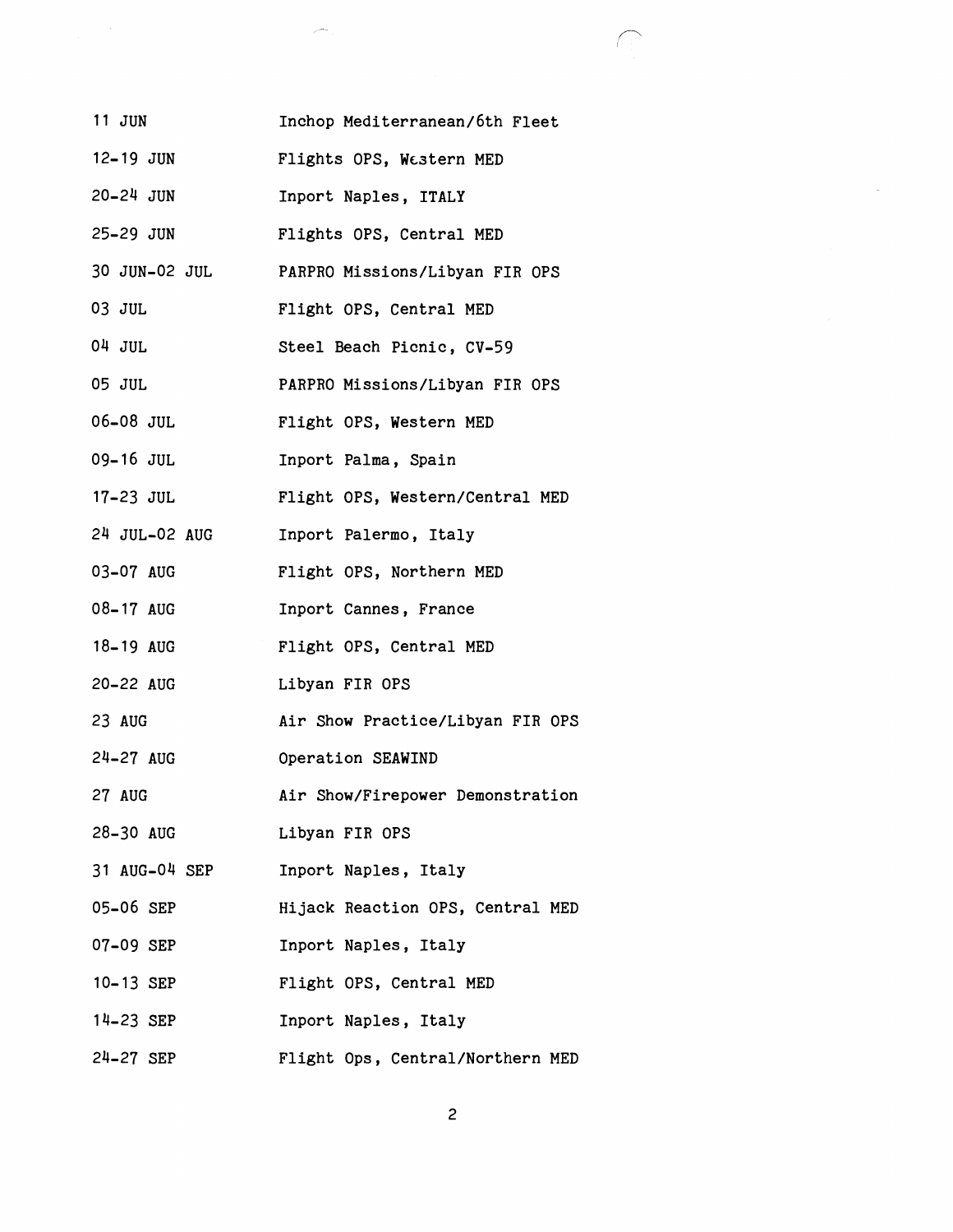| 28 SEP-01 OCT | Inport Livorno, Italy                       |
|---------------|---------------------------------------------|
| $02-05$ $0CT$ | Flight OPS, Central/Eastern MED             |
| 06-13 OCT     | Operation Display Determination 1986        |
| 14-19 OCT     | Flight OPS, Central MED                     |
| 20-28 OCT     | Inport Palma, Spain                         |
| 29-30 OCT     | Flight OPS, Western MED                     |
| 31 OCT        | Outchop Mediterranean/6th Fleet             |
| $01 - 10$ NOV | Translant                                   |
| <b>09 NOV</b> | Fly Off USS FORRESTAL (CV-59) to NAS Oceana |
| <b>10 NOV</b> | Squadron disembarks USS FORRESTAL (CV-59)   |
| 11-13 NOV     | Standdown                                   |
| 14 NOV        | Squadron Muster                             |
| $15 - 17$     | Standdown                                   |
| 18 NOV-31 DEC | Aircrew Training, NAS Oceana                |

 $\sim$ 

 $\alpha$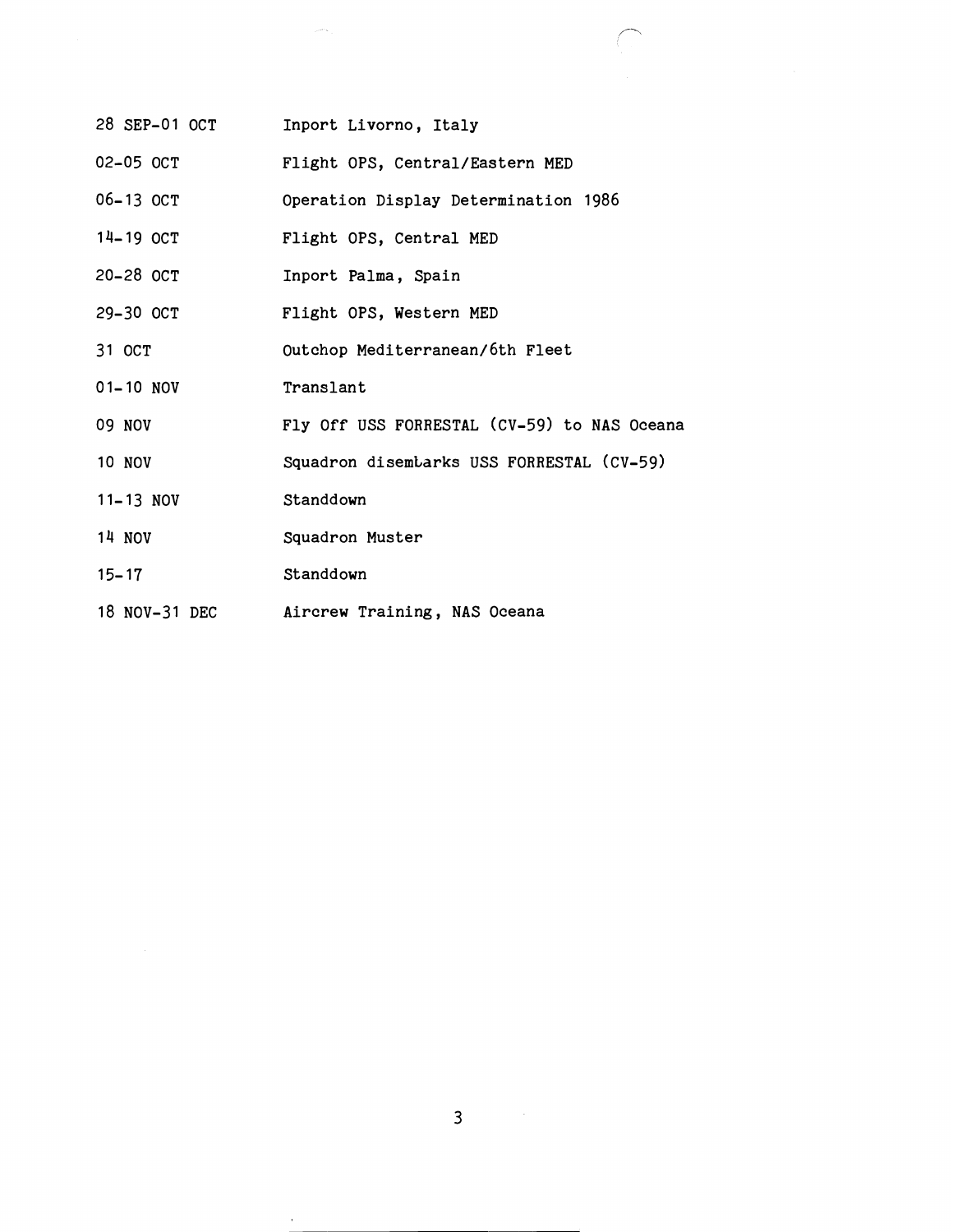#### 1986 NARRATIVE (U)

## DECLASSIFIED

1. (c) The Red Rippers of Fighter Squadron ELEVEN began 1986 based ashore at NAS Oceana. Flight operations during the month of January placed heavy emphasis on FCLP, SEABAT, ACM and Low Level qualifications. Adverse weather severely affected CQ operations resulting in only 2 aircrew carrier qualifying. Six squadron aircrews participated in SEABAT 2-86 exposing them to various EW scenarios. Out of the six, four aircrews received "E's" for excellent performance during SEABAT's TACMAS A-11-EW Compex. Forward Quarter Tectics was again a large factor in the squadron's various AIC/ACM training for the month with excellent participation from the F-15's stationed at Langley Air Force Base.

2. (C) Flight operations during the first fourteen days of February focused on preparing squadron aircrew for carrier operations. All assigned aircrew completed FCLP qualifications. Four crews qualified in tanking from a KC-135, one crew at night. Three aircrew completed AIC compexes for the month. While embarked onboard USS FORRESTAL for 10 days of REFTRA the squadron conducted various standard sorties including coordinated strikes, **EW** and air to air guns. When not embarked, trainers were utilized extensively for preparation of upcoming air to air gun and FAST exercises. All assigned aircrew participated in 15 hours of FAST training and five aircrews completed the FAST trainer syllabus.

3. (c) In March most training was aimed at carrier operations with 3/4 of the month spent onboard USS FORRESTAL (CV-59) operating in the Jacksonville operations area. While embarked, flight operations were conducted in the following areas: ACM, CAP, AAWEX, FLRP, AIC, coordinated strikes, air to air gunnery, tarps escort, SUCAP with TCS, low level escort, missilex parctice and service sorties for escort ships.

4. (C) The month of April was spent onboard USS FORRESTAL (CV-59) conducting workups in the Puerto Rico Operations area. Along with routine flight operations the squadron also conducted multiple missile shoots, TCS chase for a coordinated Harpoon shoot and the first F-14A Banner tow from USS FORRESTAL. The missilex consisted of seven missiles being shot, 3 AIM-7's, one being no notice, 3 AIM-9's one no notice and one AIM-54 in an EW environment. Six more aircrew completed AIC compexes. Tactical board's were established to consider all areas of tactical employment of the F-14.

5. (C) May saw many aircrew attending schools for qualifications prior to cruise. VF-11 initiated and performed a Forward Quarter Week vs VF-43 on the Oceana TACTS range to improve tactics against the forward quarter threat. Trainers were utilized whenever available to complete

Classified by: OPNNAVINST 5750.12D Declassified on 28 FEB 93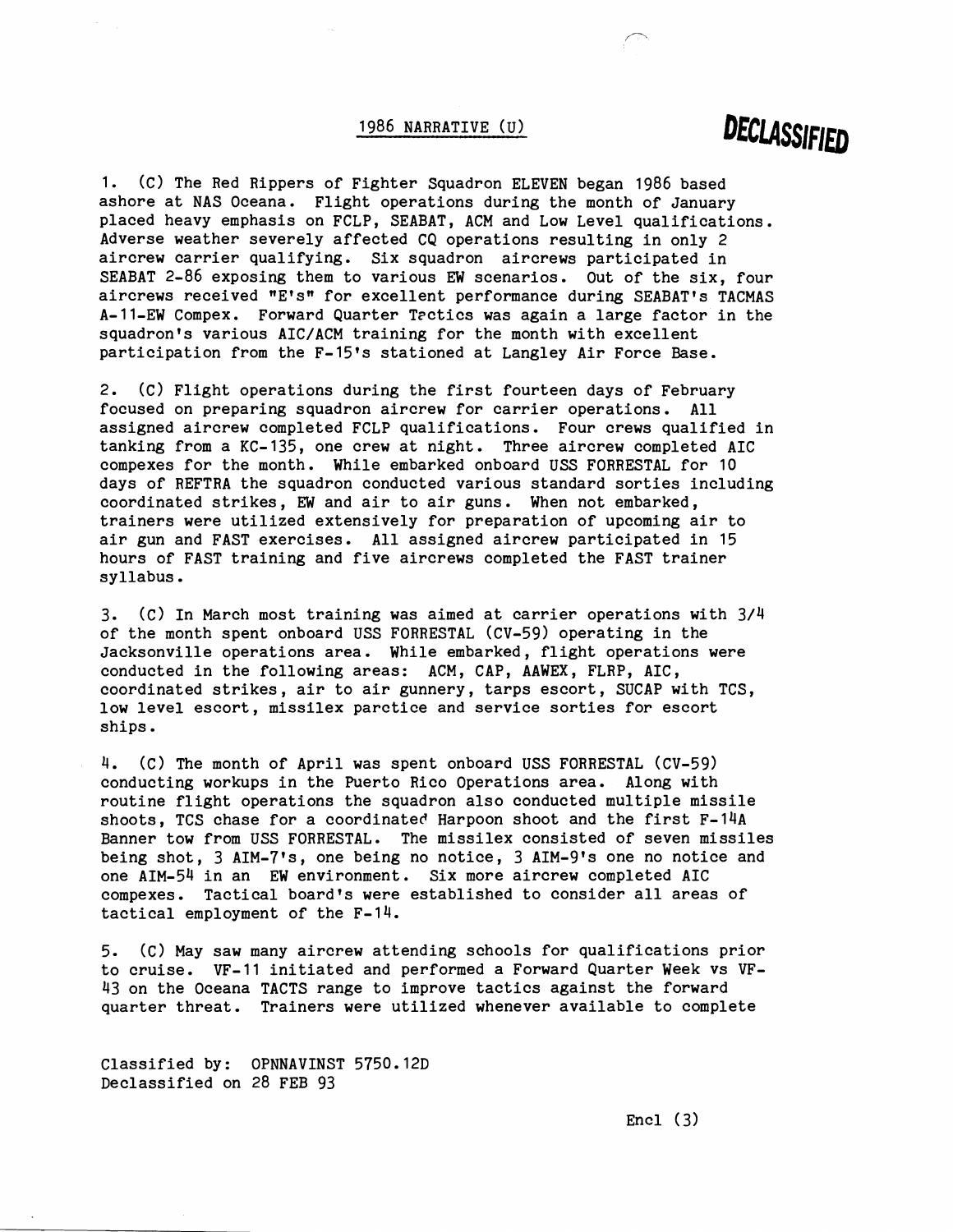

NATOPS and instrument checks. Three more aircrew completed AIC compexes .

6. (c) Fighter Squadron ELEVEN left NAS Oceana 02 June for a planned **54**  month cruise to the Mediterranean onboard USS FORRESTAL (CV-59). fly on of 10 F-14A jets was the following day. The majority of the training accomplished during the month of June was in the AAW primary mission area. Seven days were spent on the translant. Little or no flying was possible. After INCHOP into the Mediterranean specific flight operations assigned included CAP and AIC for USS FORRESTAL and E-2 control and service flights for accompanying surface units. A limited number of ACM sorties and low levels were also flown. One crew received valuable DACM training at Decimomannu. PARPRO missions were flown north of the Libyan FIR to protect the RC-135. Four days were spent inport Naples, Italy.

7. (c) Most of July was spent inport, eight days in Palma, Spain and eight days in Palermo, Italy. The squadron flew 6 sorties on PARPRO missions north of the Libyan FIR in support of Burning Wind missions. Training emphasis was placed in the area of low level flights over Sardinia and Sicily, ACM and maintaining day and night currency for aircrews. The squadron participated in the ship Fire Power demonstration for visiting dignitaries from Palma. Substantial ground training was conducted in a variety of tactical areas.

8. (C) The first two days of August were spent in Palermo, Italy followed by six days in the Northern MED exposing crews to low level flights over eastern France. After ten days inport Cannes, France the USS FORRESTAL steamed east towards Egypt. For four days the squdron participated in operation SEAWIND which included, low levels over Egypt, ACM with Egyptian F-16's F-4's, MIG-21's and mirage F-1's and real world CAP missions within the boundaries of the Libyan FIR. Other missions included AIC, SSC, PROWLEX missions and one "Sly Fox" event. The squadron also participated in an air show and Fire Power demonstration for visiting Egyptian dignitaries.

9. (c) September started with the USS FORRESTAL in Naples, Italy but a sensitive political hijacking caused an emergency recall with the carrier pulling out of port with minimum notice. When no furter assistance was needed the FORRESTAL returned to Naples, Italy. For the remainder of the month the ship was underway only 6 days which left limited time for flying. The majority of the flight hours were expended in the area of AIC and service sorties at night to maintain night proficiency. Six aircrews became qualified in night low levels.

10. (c) The squadron spent its longest consecutive time at sea for the cruise in October when the carrier proceeded east toward Turkey and participated in Display Determination 1986. There were numerous overland DACT and low level sorties vs Turkish F-104, F-5 and F-4 aircraft. More Libyan FIR operations took place and several Soviet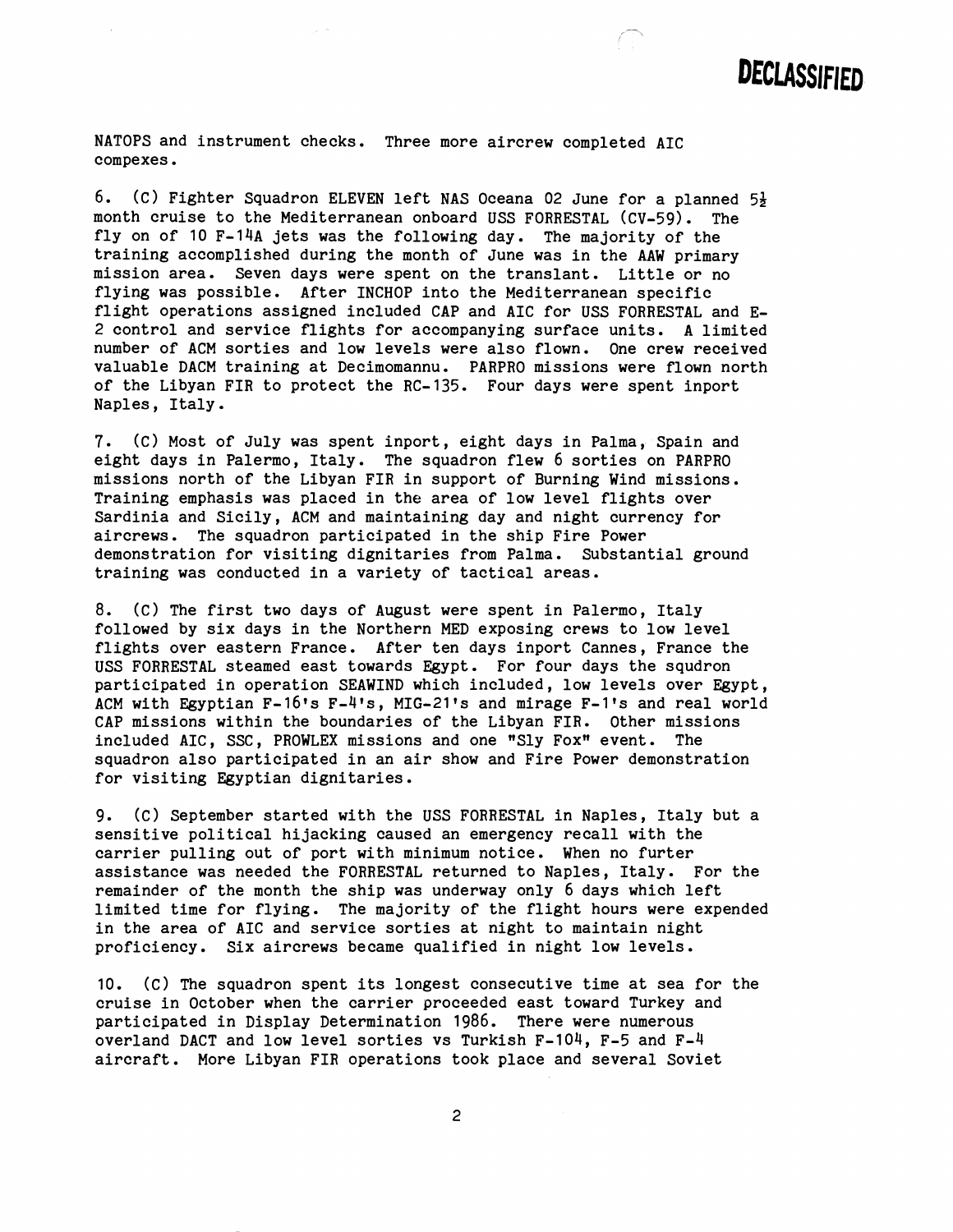## **DECLASSIFIED**

Badger aircraft out of Syria, and A-7 aircraft out of Greece were intercepted and escorted. There were also limited air to air banner sorties as well as air to ground. The last 2 weeks were spent in Palma, Spain.

11. (C) The squadron outchopped the Mediterranean and translanted for home in November. The USS FORRESTAL pulled into Mayport, Florida on 10 November with the fly off the preceding day. A squadron standdown lasted for one week with limited flight operations continuing throughout the month due to holiday leave periods. Training emphasis was placed on AIC and A/G compex practice and low altitude AIC. Two crews earned AIC compex "E's".

12. (C) December was again a limited flight operations month due to diminishing OPTAR and holiday leave periods. Training was mostly in the AIC compex area and included limited DACT, ACM and instrument cross country parctice. Many hours of ground training was accomplished in the area of EW in preparation for upcoming events next year.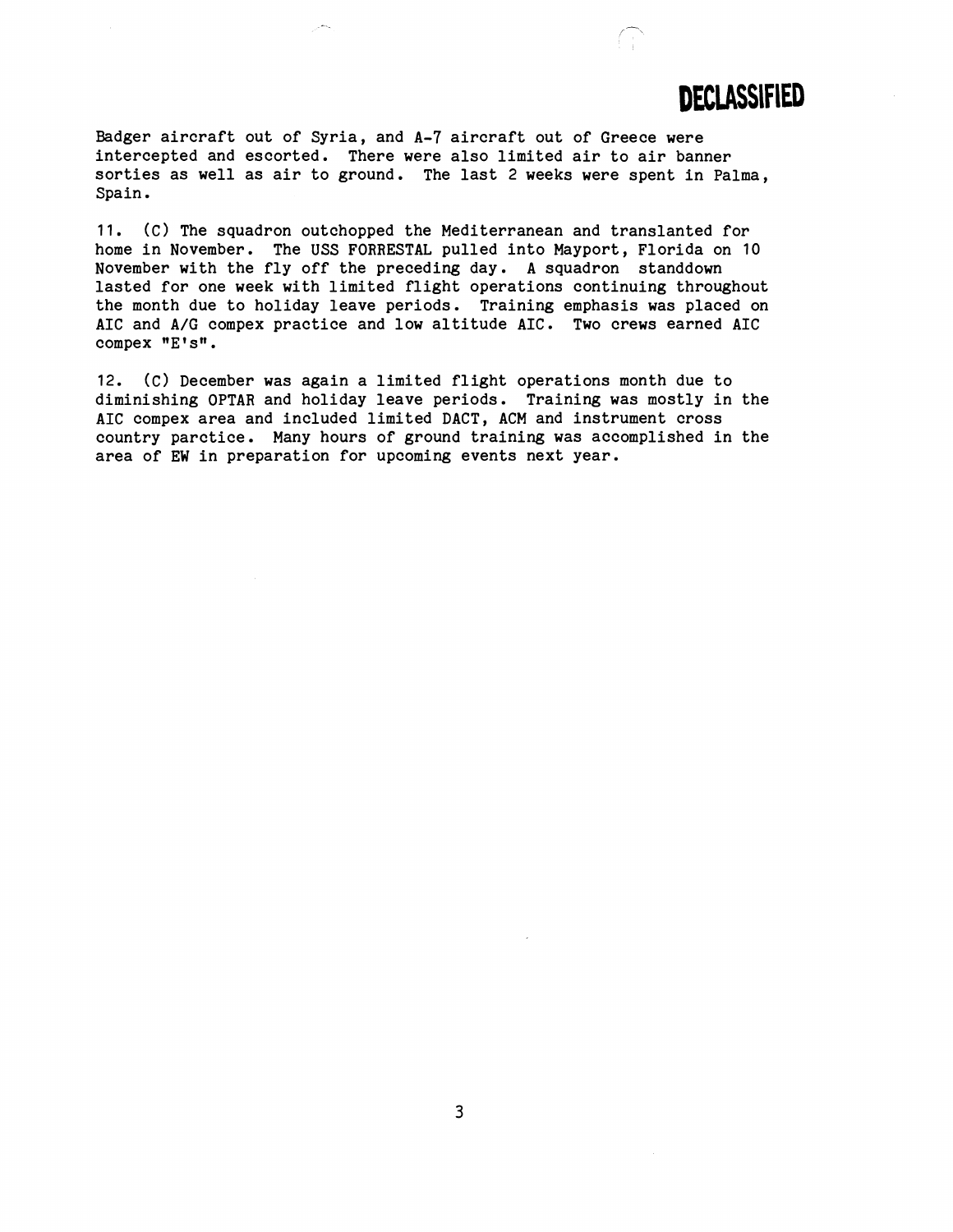

#### 1986 SQUADRON OFFICER LOSSES AND GAINS